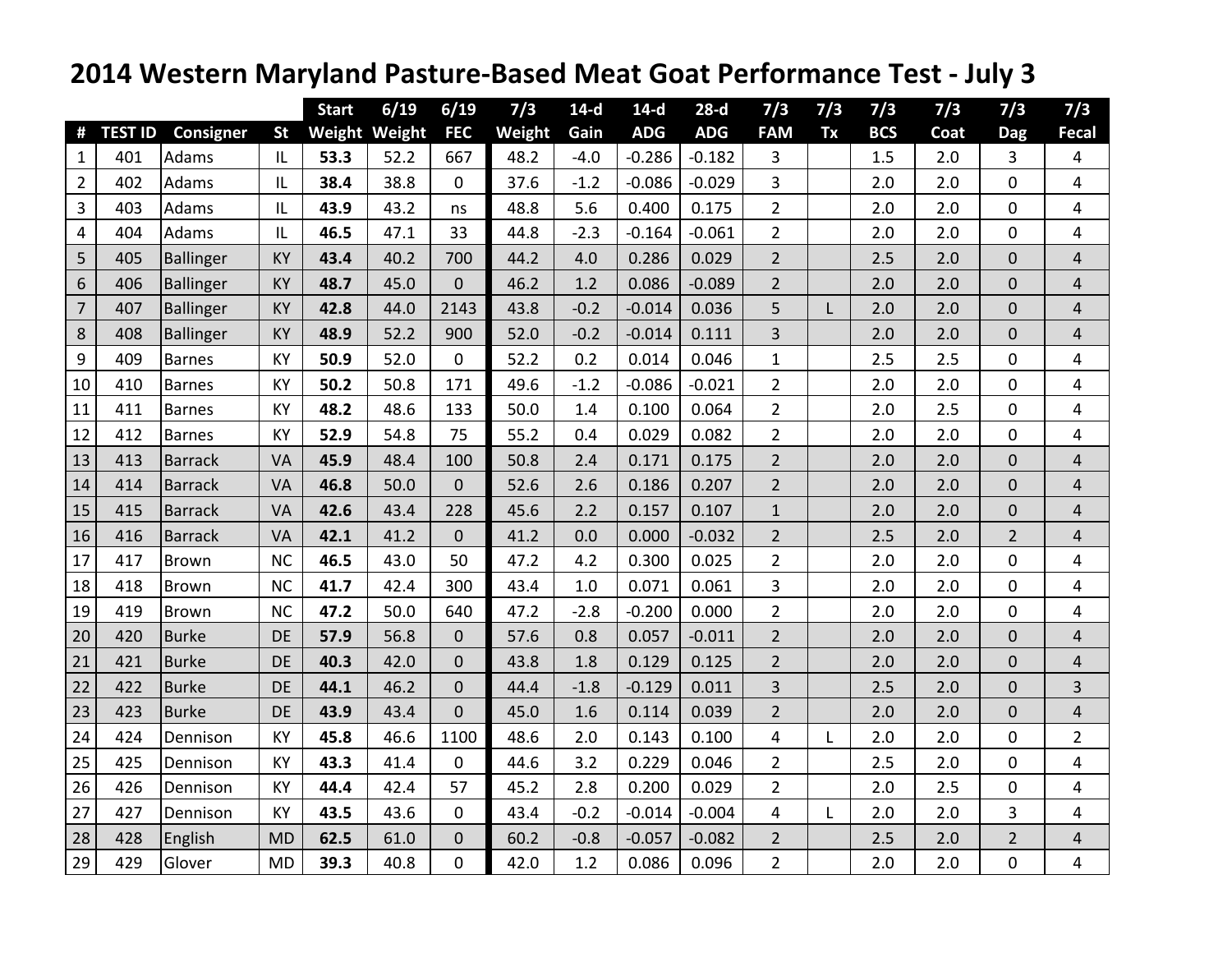|    |                |                  |           | <b>Start</b> | 6/19          | 6/19             | 7/3    | $14-d$ | $14-d$     | $28-d$     | 7/3            | 7/3 | 7/3        | 7/3  | 7/3            | 7/3                     |
|----|----------------|------------------|-----------|--------------|---------------|------------------|--------|--------|------------|------------|----------------|-----|------------|------|----------------|-------------------------|
| #  | <b>TEST ID</b> | <b>Consigner</b> | <b>St</b> |              | Weight Weight | <b>FEC</b>       | Weight | Gain   | <b>ADG</b> | <b>ADG</b> | <b>FAM</b>     | Tx  | <b>BCS</b> | Coat | <b>Dag</b>     | <b>Fecal</b>            |
| 30 | 430            | Glover           | <b>MD</b> | 46.4         | 46.4          | $\mathbf 0$      | 46.6   | 0.2    | 0.014      | 0.007      | 2              |     | 2.5        | 2.0  | 0              | 4                       |
| 31 | 431            | Glover           | <b>MD</b> | 38.2         | 42.6          | $\mathbf 0$      | 42.4   | $-0.2$ | $-0.014$   | 0.150      | $\overline{2}$ |     | 2.0        | 2.0  | 0              | $\overline{2}$          |
| 32 | 432            | Heise            | PA        | 47.6         | 44.6          | ns               | 47.2   | 2.6    | 0.186      | $-0.014$   | $\overline{2}$ |     | 2.0        | 1.5  | $\overline{2}$ | $1\,$                   |
| 33 | 433            | Heise            | PA        | 44.8         | 46.6          | 75               | 46.0   | $-0.6$ | $-0.043$   | 0.043      | $\overline{2}$ |     | 2.0        | 2.0  | 0              | 4                       |
| 34 | 434            | Heise            | PA        | 51.7         | 53.2          | 500              | 53.6   | 0.4    | 0.029      | 0.068      | $\overline{2}$ |     | 2.0        | 2.0  | 0              | $\overline{\mathbf{r}}$ |
| 35 | 435            | Larr             | IN        | 46.1         | 45.2          | 50               | 47.0   | 1.8    | 0.129      | 0.032      | $\overline{2}$ |     | 2.0        | 2.0  | 0              | 4                       |
| 36 | 436            | Larr             | IN        | 53.1         | 49.0          | 100              | 54.0   | 5.0    | 0.357      | 0.032      | $\overline{2}$ |     | 2.0        | 2.0  | 0              | 4                       |
| 37 | 438            | Loos             | IL        | 45.9         | 48.0          | 1033             | 46.4   | $-1.6$ | $-0.114$   | 0.018      | $\overline{2}$ |     | 2.0        | 2.0  | 0              | 4                       |
| 38 | 439            | Loos             | IL        | 61.5         | 61.0          | 5300             | 59.4   | $-1.6$ | $-0.114$   | $-0.075$   | $\overline{2}$ |     | 2.5        | 2.0  | 0              | $\overline{4}$          |
| 39 | 440            | Loos             | IL        | 49.8         | 50.8          | 575              | 53.6   | 2.8    | 0.200      | 0.136      | $\overline{2}$ |     | 2.5        | 1.5  | 0              | 4                       |
| 40 | 441            | Majancsik        | KY        | 42.0         | 41.4          | 25               | 45.4   | 4.0    | 0.286      | 0.121      | 3              |     | 2.0        | 2.0  | 0              | 4                       |
| 41 | 442            | Majancsik        | KY        | 44.0         | 42.0          | 125              | 46.4   | 4.4    | 0.314      | 0.086      | 3              |     | 2.0        | 2.0  | 0              | $\overline{2}$          |
| 42 | 443            | Majancsik        | KY        | 38.1         | 41.0          | 25               | 39.6   | $-1.4$ | $-0.100$   | 0.054      | $\overline{2}$ |     | 2.0        | 2.0  | 0              | 4                       |
| 43 | 444            | Majancsik        | KY        | 38.8         | 38.8          | $\mathbf 0$      | 41.2   | 2.4    | 0.171      | 0.086      | $\mathbf{1}$   |     | 2.0        | 2.0  | 0              | $\overline{2}$          |
| 44 | 445            | Murphy           | NJ        | 63.3         | 67.4          | 3400             | 68.0   | 0.6    | 0.043      | 0.168      | $\overline{2}$ |     | 2.0        | 2.0  | 0              | $\overline{2}$          |
| 45 | 446            | Murphy           | NJ        | 64.8         | 68.6          | 350              | 73.2   | 4.6    | 0.329      | 0.300      | $\overline{2}$ |     | 2.0        | 2.0  | 0              | $\overline{4}$          |
| 46 | 447            | Murphy           | NJ        | 69.2         | 70.4          | 450              | 71.2   | 0.8    | 0.057      | 0.071      | $\overline{2}$ |     | 2.0        | 2.0  | 0              | $\overline{4}$          |
| 47 | 448            | Murphy           | NJ        | 51.8         | 52.4          | 629              | 53.8   | 1.4    | 0.100      | 0.071      | $\mathbf{1}$   |     | 2.0        | 2.0  | 0              | 4                       |
| 48 | 449            | Nelson           | <b>MD</b> | 42.6         | 44.0          | 175              | 43.8   | $-0.2$ | $-0.014$   | 0.043      | 3              |     | 2.0        | 2.0  | 0              | 4                       |
| 49 | 450            | Nelson           | <b>MD</b> | 41.2         | 37.6          | 0                | 39.4   | 1.8    | 0.129      | $-0.064$   | $\overline{2}$ |     | 2.0        | 2.0  | $\overline{2}$ | 4                       |
| 50 | 451            | Nelson           | <b>MD</b> | 37.7         | 37.8          | 25               | 41.0   | 3.2    | 0.229      | 0.118      | 3              |     | 2.0        | 2.0  | $\overline{2}$ | 4                       |
| 51 | 452            | Patrick          | GA        | 38.6         | 37.8          | $\boldsymbol{0}$ | 41.6   | 3.8    | 0.271      | 0.107      | $\overline{2}$ |     | 2.0        | 2.0  | 0              | $\overline{4}$          |
| 52 | 453            | Patrick          | GA        | 39.1         | 40.6          | 75               | 42.8   | 2.2    | 0.157      | 0.132      | $\overline{2}$ |     | 2.0        | 2.5  | 0              | $\overline{4}$          |
| 53 | 454            | Patrick          | GA        | 39.4         | 40.4          | 125              | 40.8   | 0.4    | 0.029      | 0.050      | $\mathbf{1}$   |     | 2.0        | 2.0  | 0              | 4                       |
| 54 | 455            | Peters           | <b>NC</b> | 43.2         | 46.6          | 0                | 49.6   | 3.0    | 0.214      | 0.229      | $\overline{2}$ |     | 2.0        | 2.0  | 0              | 3                       |
| 55 | 456            | Peters           | <b>NC</b> | 48.6         | 52.8          | 29               | 51.8   | $-1.0$ | $-0.071$   | 0.114      | $\overline{2}$ |     | 2.5        | 2.0  | 0              | 4                       |
| 56 | 457            | Peters           | <b>NC</b> | 39.9         | 40.6          | $\mathbf 0$      | 42.0   | 1.4    | 0.100      | 0.075      | $\overline{2}$ |     | 2.5        | 2.0  | 0              | 4                       |
| 57 | 458            | Peters           | <b>NC</b> | 38.6         | 36.4          | $\mathbf 0$      | 37.8   | 1.4    | 0.100      | $-0.029$   | $\overline{2}$ |     | 2.0        | 2.0  | 3              | 4                       |
| 58 | 459            | Pinneo           | KS        | 55.4         | 53.4          | ns               | 49.8   | $-3.6$ | $-0.257$   | $-0.200$   | $2^{\circ}$    |     | 2.0        | 2.0  | 0              | 4                       |
| 59 | 460            | Pinneo           | <b>KS</b> | 60.4         | 59.0          | 400              | 52.8   | $-6.2$ | $-0.443$   | $-0.271$   | $2^{\circ}$    |     | 2.0        | 2.0  | 0              | $\overline{4}$          |
| 60 | 461            | Pinneo           | KS        | 58.8         | 56.8          | 200              | 54.8   | $-2.0$ | $-0.143$   | $-0.143$   | $\overline{2}$ |     | 2.5        | 2.0  | 4              | 4                       |